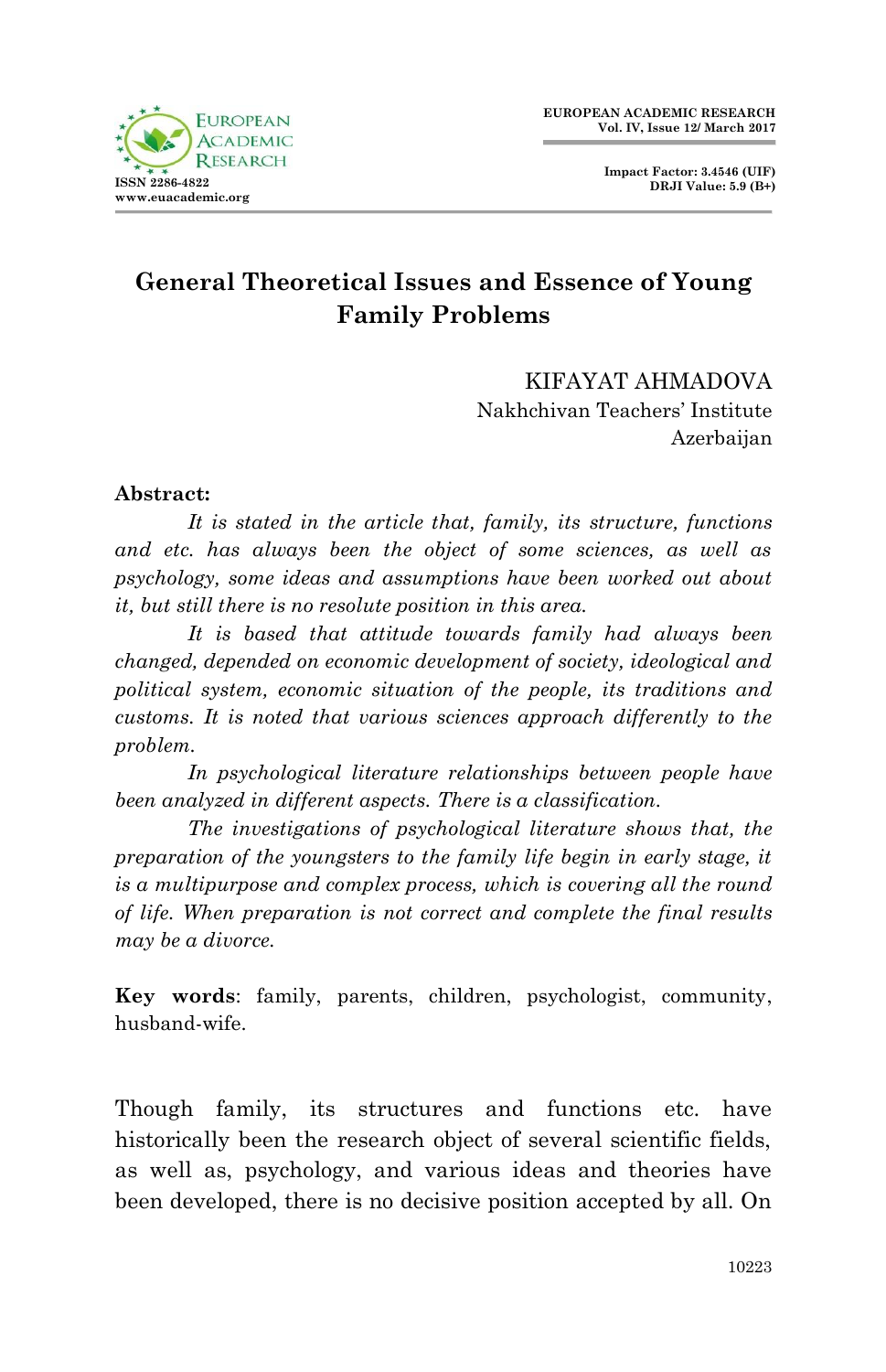the contrary, the ideas put forwards contradict with each other in many cases. And it is normal, because the attitude to family has changed time to time, and it has become depended on the development level of society, ideological and political system, economic situation, and national characteristics and traditions of people. The mentioned factors are closely related to one another, along with being dynamic and periodically changeable. At the same time, approaches of various scientific fields to the problem are different.

In psychological literature, family is characterised as "a small social group based on marriage, blood relationship, the household, material and spiritual unity". According to Sociologists, family is a primary social group which people's social life began. They consider that family is a primary social institute that carries out the appropriation, regulation and control of social standards and rules accepted in the social life. In this social system, each member of family has certain status and role.

According to the observations, facts, and their generalizations related to a family life with a long history, psychologists make a number of recommendations on the upbringing of children.

One of the provisions that psychologists consider a priority on the upbringing of the child is: "The best teacher is the person who follows firstly what he/she teaches". One of the faults omitted while upbringing a child is that this mentioned rule is not mostly followed. Require your children to behave in a manner that you also follow, be a bright example to your child. They will understand you better when they are grown up. It is recommended only to say them: "I could not do this, but I believe that you will do it".

"There is no unimportant thing in raising children. Big success comes from little things. If you want your child to be tidy, then teach them how to do their buttons. If you want your child to be moral, then meet your neighbours sincerely."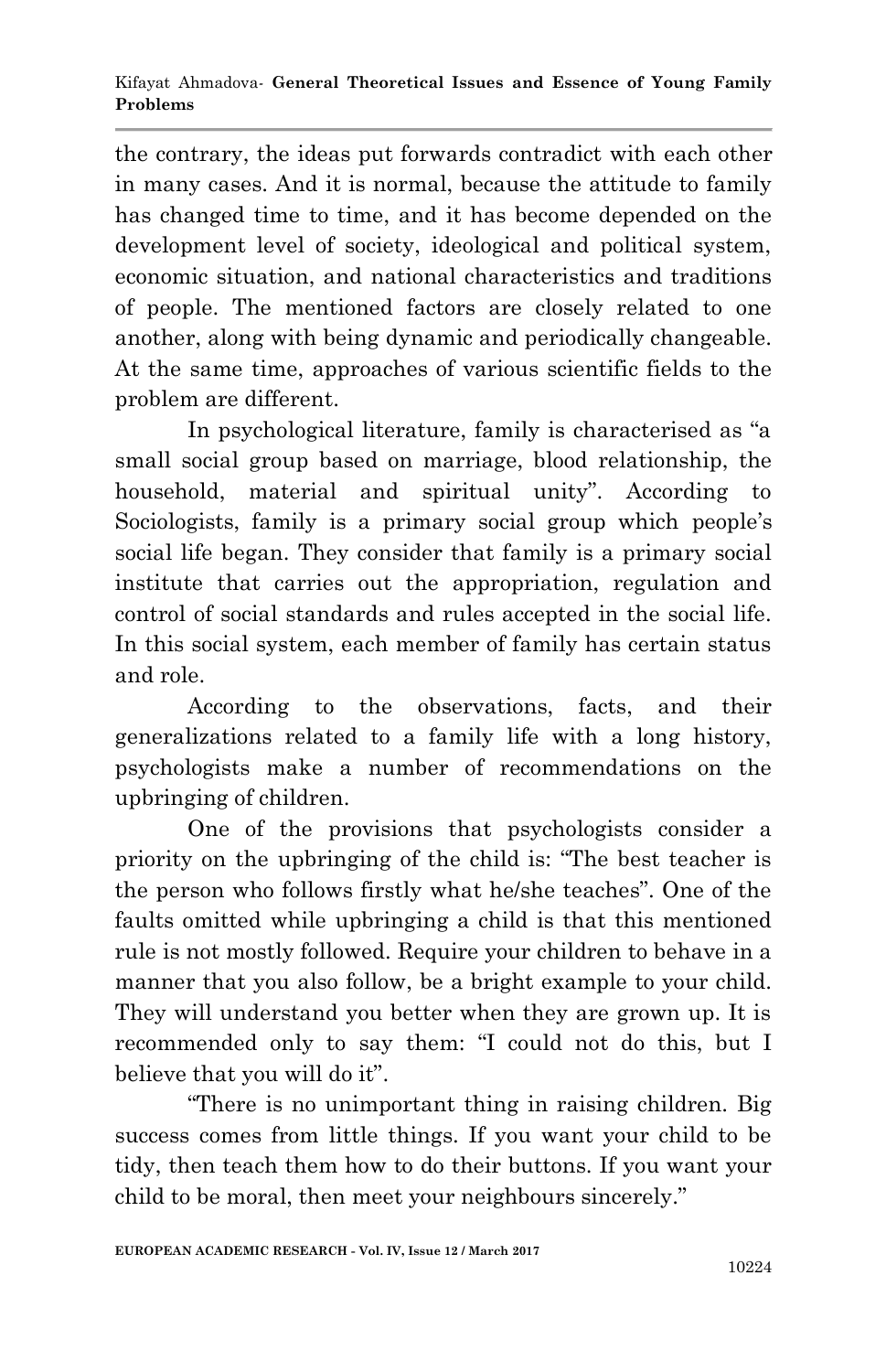Family relation has a special role in the comprehensive development of personality. Positive psychological environment in the family has a significant impact on children. The basis of their cultural level and moral upbringing depends on family relations. Building proper relations and application of reasonable rules are gradually automated in children's behaviour.

Considering the analysis of the concept of relation and mutual relations more appropriate in order to better understand the concept of a problem, as well as, to learn its psychological features, we consider important to stand on the issues of family environment, and mutual relations in family.

Relation, human relationships in psychological literature have been analysed for different aspects and have been classified. It is generally accepted that mutual relations depend on several factors, in particular social environment, financial situation, social status and education. Building a family changes not only the material and moral values, and the situation of sides, young husband and wife, but also the scope of relations. The system of relations includes new people, i.e. relatives of partner. Conceptually, it is a system of new relations.

If a husband or a wife has been in mutual relationships with his/her relatives (parents, siblings, uncles, etc.) since his/her childhood and certain stereotypes have already been formed, then new relations are considered as the relations of a sufficiently formed person. On the other hand, a family life, new stage, position, right etc. are considered new for them. Despite of being free until the marriage life, the person (a husband or wife) reports in a certain sense before the opposite side after he/she is married. And it leads to the renewal of psyche, along with preventing some characteristics and creating new ones.

The psychical, psychological, social and psychological, as well as, social contents arrange the essence of relationships.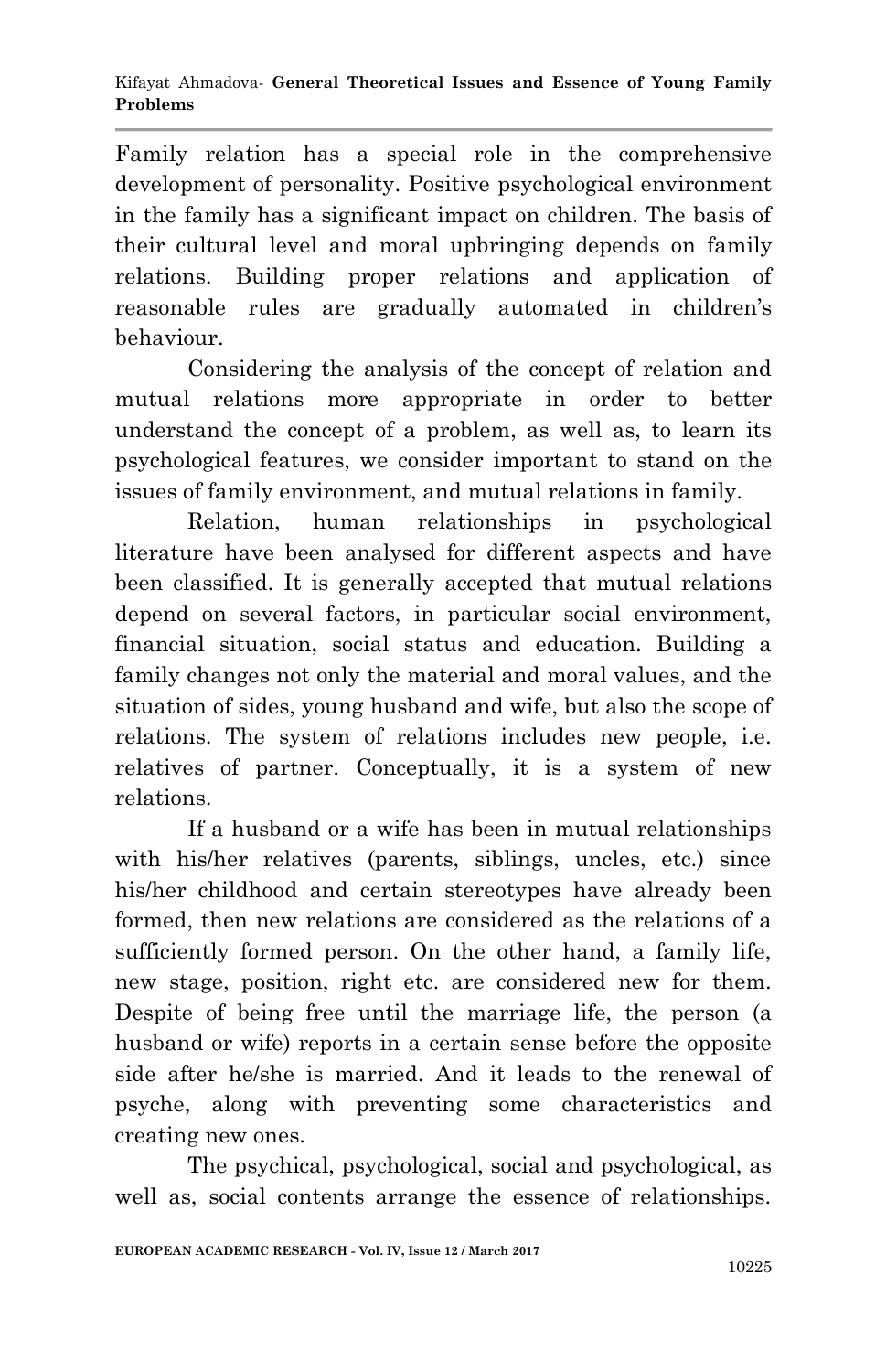Depending on these relations, psychological events and psychical status appear, and they come into sight as emotions, feeling, interests, requirements and motives.

In the psychology literatures (A.A.Alizade, S.I.Seyidov, M.A.Hamzayev, K.Levin, R.I.Aliyev, A.B.Petrovski, S.L.Rubinstein, L.S.Vigotski etc.), relation is studied in the mutual unity and in the process of "appearance", "activity", "communication". Considering the mutual impacts of activities and relations S.I.Seyidov writes: "Human psyche does not show itself only in action, at the same time it forms the action". Human is not a passive observer, a human changes actively the environment, as well as, himself/herself. Because Human is active in nature. Such a position of Human enables to understand the characteristics of mutual relations.

Considering interpersonal relations, S.I.Seyidov notes: "People are rational in nature and they try to appreciate the reasons of other's and their behaviours in accordance with the realities of the environment".

According to psychologists (A.V.Petrovski, O.K.Tikhomirov, A.S.Bayramov etc.), people differ from each other for individual characteristics, attitudes to objects, positions, as well as, attitudes to life, reality.

In the system of mutual relations, requirements and interests also impact a family life whether these relations are horizontal or vertical. An interest is such an aspect that stimulates the cognitive activity of human, forms his/her attitude to environment and events, as well as, impacts the process. The interest of personality is developed in the result of his/her active performance and education, as well as, the environment, being a psychological attitude. An interest forms a human's attitude and position to objects and events.

In a family life, a significant quality and characteristics of mutual relations consist of mutual impact, mutual relation, mutual effort, mutual understanding etc. These appear as a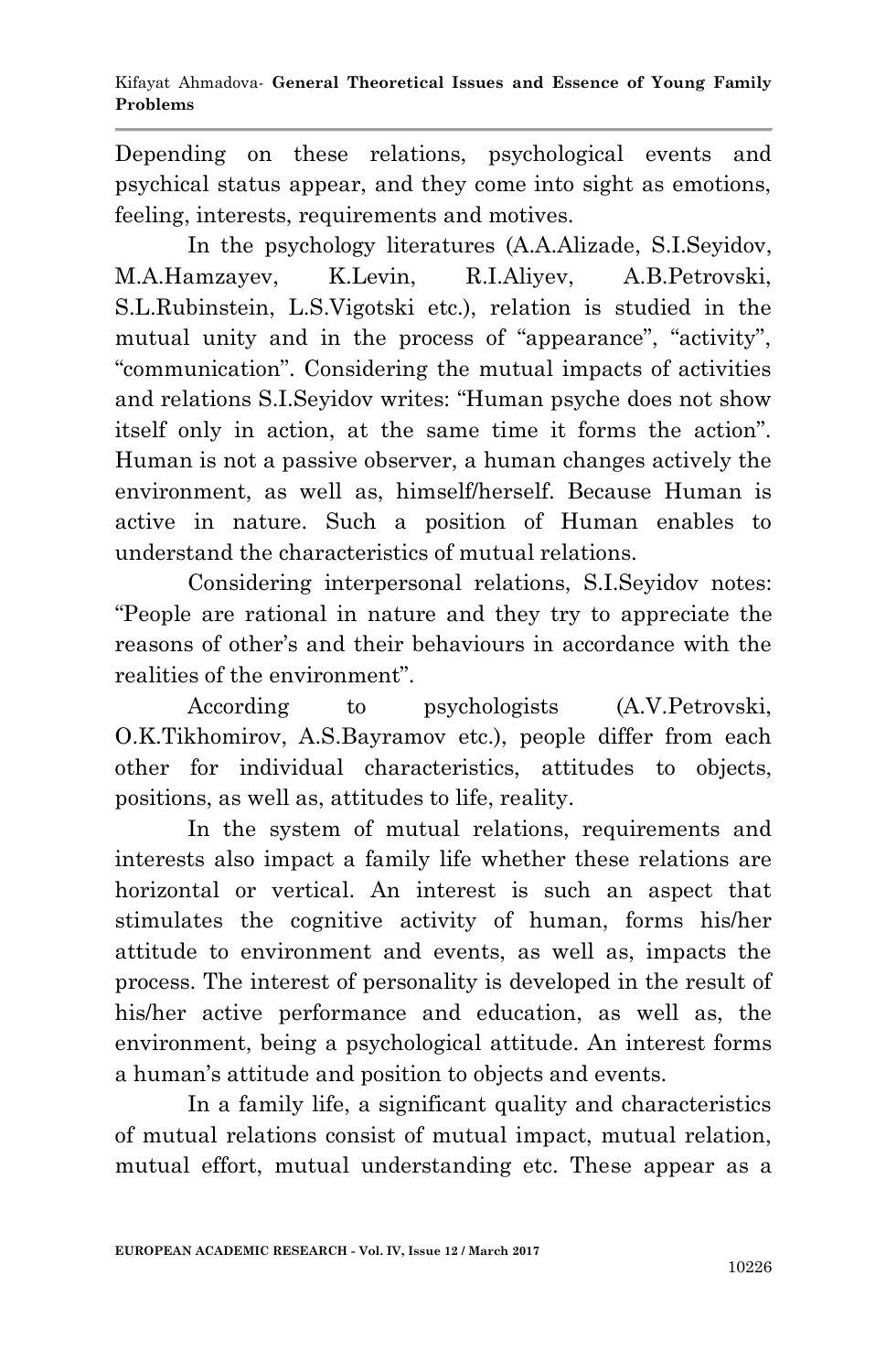cooperation, hate, love, conformity, respect etc. and stipulate family environment.

Mutual relations in family life impact the individual features and formation of personality. Family relations are based on subject-subject principles, i.e. these are reflected in the personal relation between people. Of course, it is also important to note other inciting factors.

Psychologists (Y.L.Kolominski, B.F.Lomov, A.A.Bodalyov, G.N.Andreyeva etc.) prove that relations are also related to material aspects. Family relations arise from the combination and complex effect of material and spiritual factors, in accordance with these ideas,

Human's attitudes to himself/herself, others, as well as, material items play a crucial role in the formation of interpersonal relationships. Firstly, it is important to learn his/her attitude to foreign impacts and reality in order to identify the superior qualities of a person. The attitude is related to understanding and perception of events.

Psychological studies prove that the first years of a family life do not lead to the change only in the environment, but also in the psychology, character, and behaviour. The direction of change is not always for the better. At the beginning of the family life the assumptions, expectations, doubts to the opposite site show themselves. Such process usually depends on two indicators: typical behaviour rate, and socially "desirable" or socially "undesirable" rate.

In first case, as the behaviour is a typical behaviour for a person, there are some considerations about it. In such cases, it is relatively easy to comment about its features and causes. In the second case - in the socially "desirable" sample, it is easy to comment on the behaviour in accordance with cultural and social standards. But the behaviour that does not comply with social norms is too complicated and requires special approach.

L.S.Vigotski proves that the development of any arbitrary behaviour is related to the impact of external factors.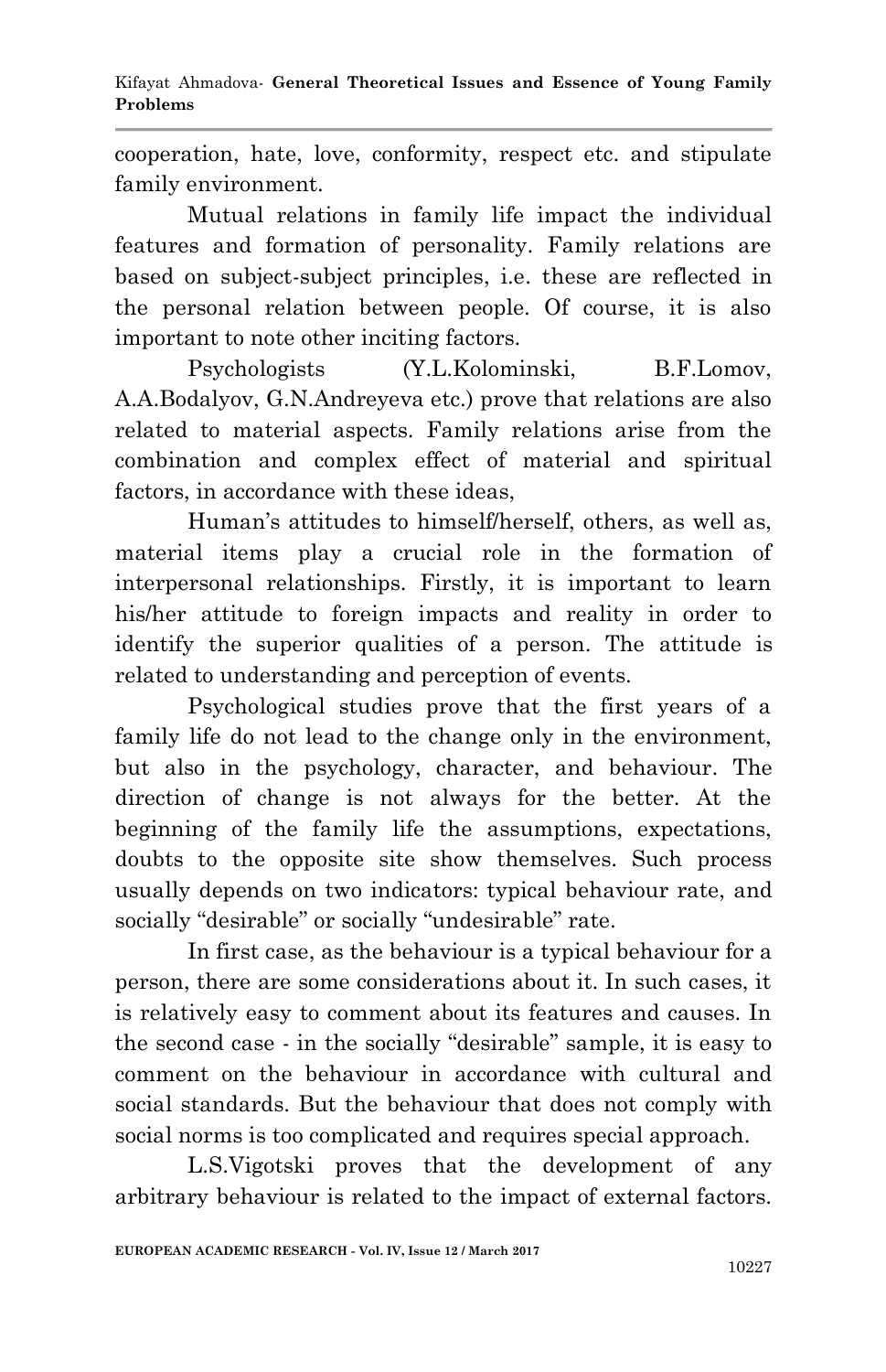So these foreign impacts affect a human's inner world, his/her position, as well as, the hierarchy of motives. Referring to the abovementioned, relations of personality and establishment of family ties depend on not only a husband or a wife, but also people around them. Healthy psychological environment, stability and financial situation of a family are reflected in the mutual relations between a husband and a wife, as well as, in the sphere of motivational requirement.

Events happening in the social life, understanding of such changes by a husband/wife, the steps carried out related to self-assertion, self-realization by them are important facts, along with others in the formation of mutual relations in the young family.

According to psychological researches (N.V.Grishina, V.I.Gnesinsky, A.L.Juravlyov, A.N.Lebedov and others), these appear in the behaviour and relations of new relatives, outside of the young family, and lack of financial resources, a sharp change in lifestyle are reflected in their behaviors, and it causes a social deprivation.

According to psychological researches (H.Tome, N.A.Loginova, E.Ericson etc.), family's financial difficulties and lack of the necessary conditions for the development of psyche and personality, are reflected in the development of children. Such children perceive negative characters better than positive ones as they become adults. They face difficulties while establishing communication and relations.

In the family, in particular in the young family, if the burden on parents is bigger than their mental and physical abilities, then they become worried, and they have some difficulties in adapting to new conditions. Such cases lead to conflict in the mutual relations, even mental disorder.

On one hand, family relation depends on a husband and a wife, on the other hand, it depends on relationship between parent and child. Mutual relations of parents also affect a child's mental and physical development, as well as, the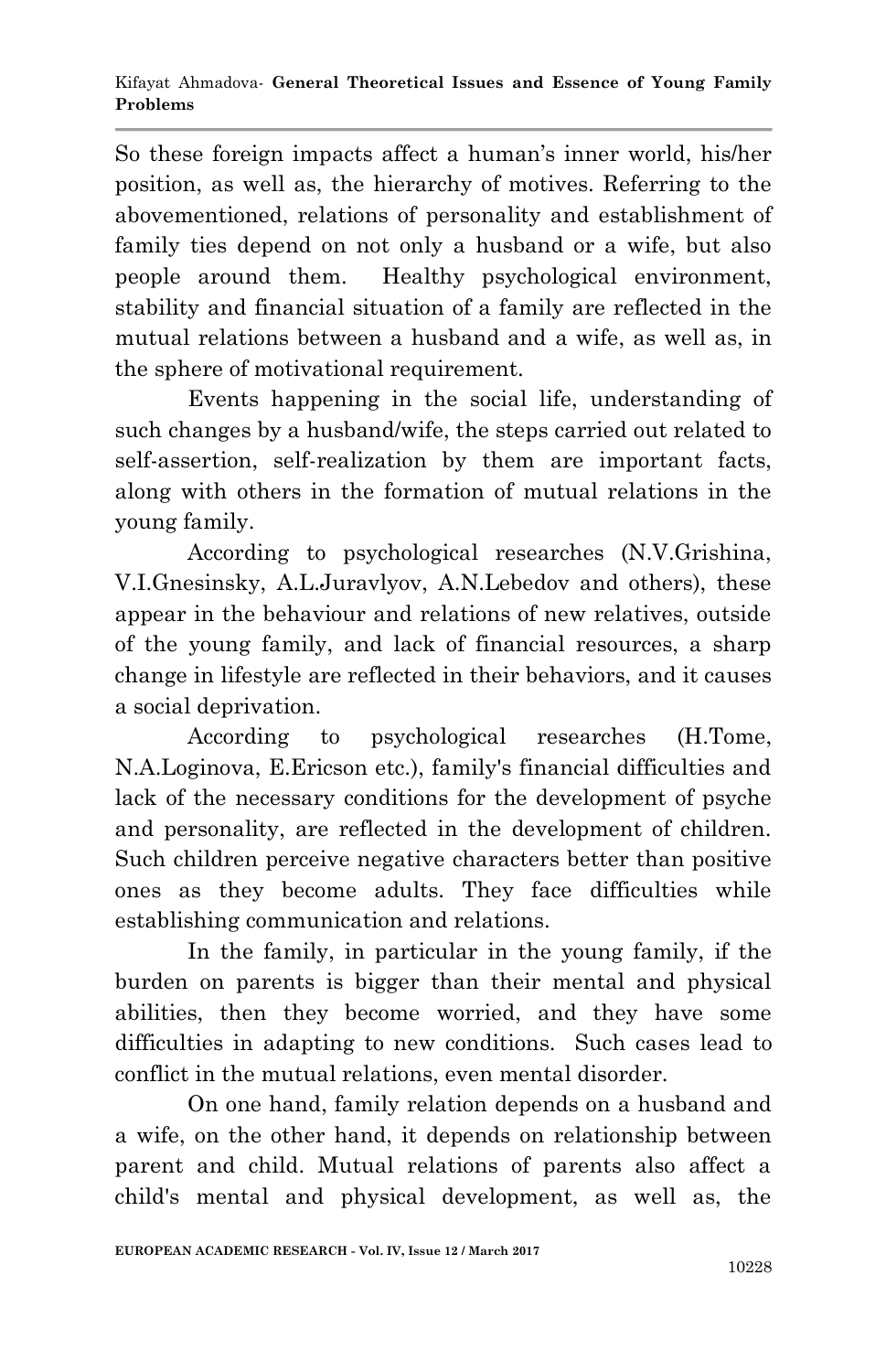formation of his/her personality. If parents' relations are not stable, and often change, then it can create uncertainty in children. If parents are in good relations in the family, and they entrust and respect to each other, then children adapt to social environment quickly and easily.

Relationship between parent and child is not established only on the biological needs. In other word, it is not limited to wearing and feeding a child, putting a child to sleep. Parents play significant roles in the formation of children as a social being and as a personality.

J.Piaje noted in his speech: "Thousands of barbarians are born in every minute and civilization forms social beings among them".

Other functions of family are here prescribed as follows: "Family is a place to comprehensively form the personality of a husband and a wife, to care each other and to meet the needs of love"

"Regarding the upbringing a child, the decisive effect of family is related to such a fact that a child opens his/her eyes in the family, and learns in the family environment more and more, imitates others. That's why the impact of family education remains in effects for a long time, and plays an important role in the formation of positive and negative sides of personality. Family not only educate children, but also founds a public education".

According to the researches carried out by E.K.Vasilyeva, the persons who have grown in the family where mutual relations were bad, or grown in a single-parent family, behave their children badly, or such family is easily broken.

Family conflicts and dysfunctional family environment have negative impacts on the behaviour and psycal development of children.

Family environments, mutual relations of parents, as well as, their attitudes to their children affect the emotional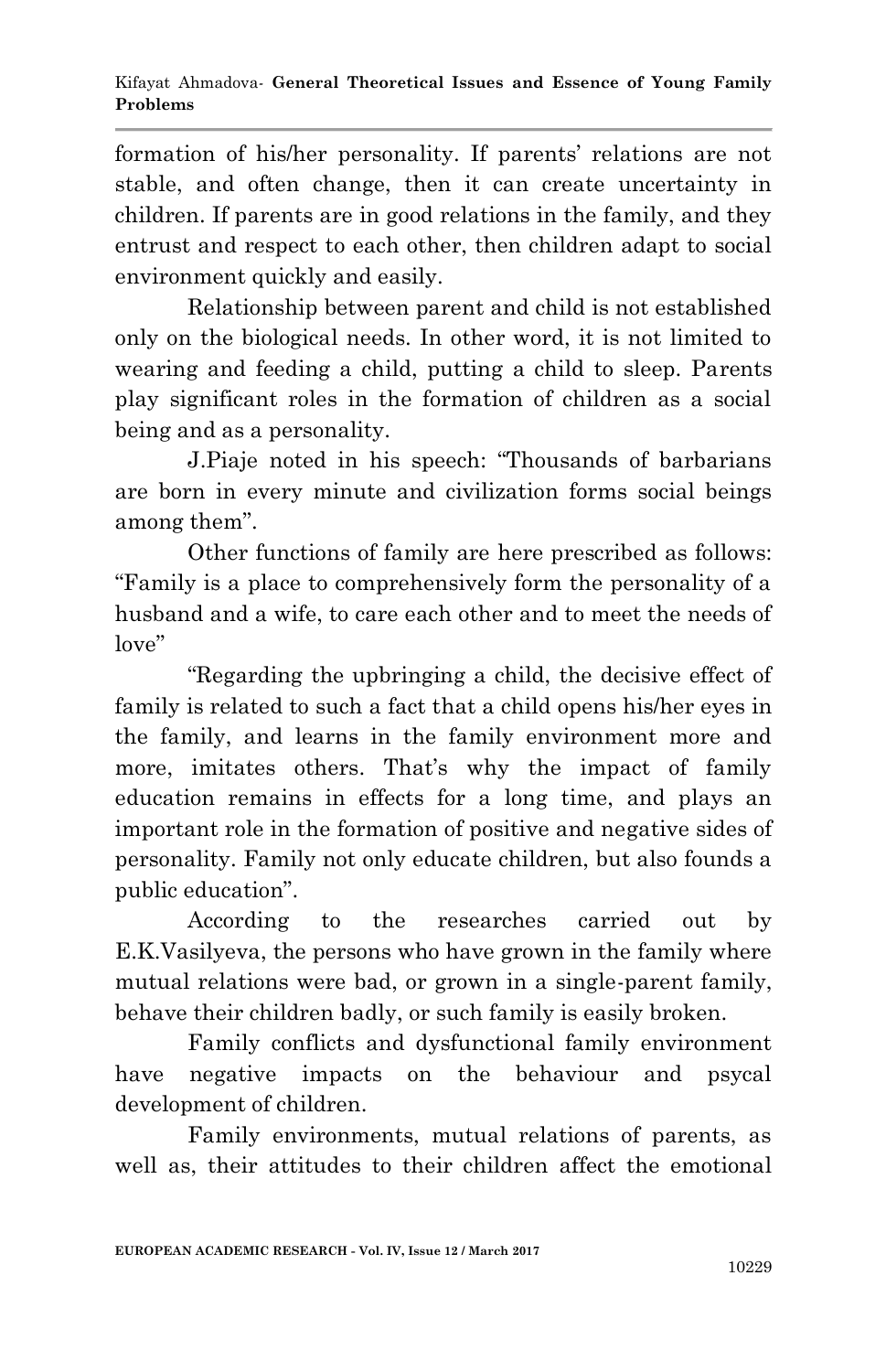sphere of children. And this is reflected in the children's behaviour's against others.

Psychologists prove that relationship between parent and child affects not only children, but also themselves. They see the world from a different angle after having a child, and amend some negative qualities. Some of them are based on the motives to help the weak, the other want to realize their dreams on children.

Psychologists who studied the formation of family relations (A.K.Volkova, L.Y.Gozman, E.I.Shlyagina, A.G.Kovalev, M.I.Lisina etc.) prove that psychological environment has an impact on the communication, activity, empathy and sympathy.

According to them, psychological environment of family comes from complex factor and consists of three crucial aspects:

- a) Provision of peace, relation and communication of family;
- b) Psychological condition of the family members;
- c) Interaction.

Here one interesting fact is that the allocation of family functions, the head of the family and his/her individual features play an important role. If the head of family is a man, and it is unambiguously admitted by his wife, then the man feels himself more responsible for his family, and his attitude to the family becomes stronger. However, a woman is entrusted and committed to deal with upbringing a child and to manage household. Another interesting aspect is that father's role on educating a child increases.

If a man is a head of family, financial security is understood as his main duty. At the same time, women expect close participation of men in the organization of leisure time of family, execution of households.

Woman's role as a head of family is much more difficult from the psychological point of view. Women say that they are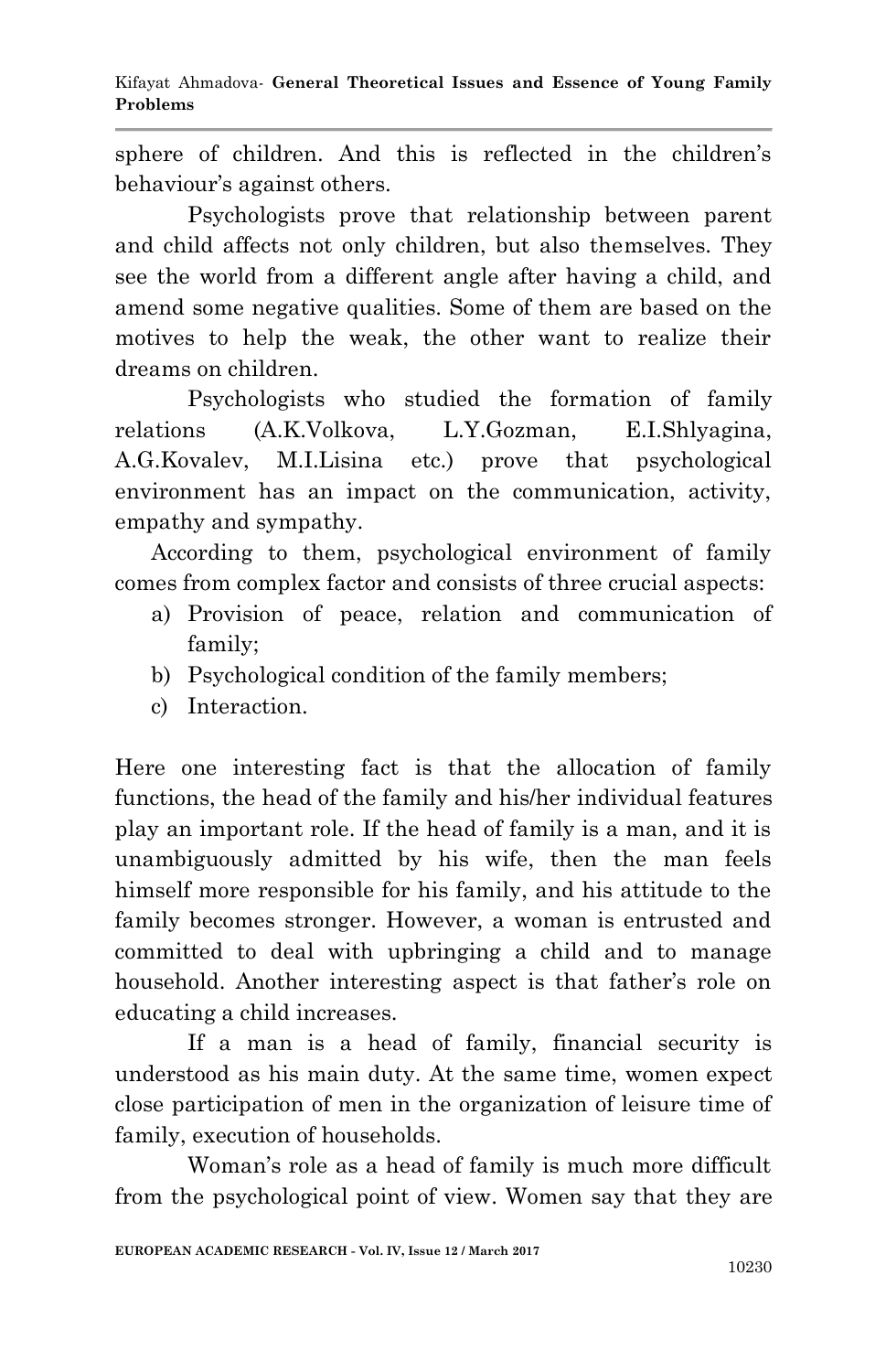made to lead the family. They assert their point of view that their husbands do not have management qualities, and they are irresponsible. But another group of women admit it as selfassertion and self-realization.

According to Researches carried out by E.Ericson, K.Rogers, A.V.Petrovski and others, public relations, situations, external impacts are differently perceived by each individual and an adequate response is given to it. And it does not mean that it will always be negative, and it is reflected in family relations.

Here the direction is understood as a system of leading motives, "internal position" of personality. S.L.Rubinstein writes that a main issue in the center of a colourful upbringing system is: "upbringing is to teach you who you are, how to live, what is the life is"

Gender differences, regarding upbringing of a child in the family, in other words, educating a girl and a boy attracts the attention of psychologists especially. According to some explorers (D.N.Isayev, V.E.Kagan, A.G.Kovalev and others), family education affects girls and boys differently.

A.V.Dobrovich, I.S.Kon, T.Repina and others consider to study gender characteristics important on two reasons: a) regulation of mutual relationship of women and men in the social life; b) better preparation of young generation to a family life.

In most of the carried out researches, domestic problems are studied in the context of personality formation. It is proved that family in a good financial condition does not mean a happy family. J.Milgram, B.Montgomery, A.Maslou and others note that a high level of living condition and family democracy lead to family conflicts, even such cases can result in divorce.

Psychologists dealing with the relationship of woman and man in family argue that woman's first and the most sacred duty in family is to educate children. "We hope that we are not understood as old-minded. We do not require women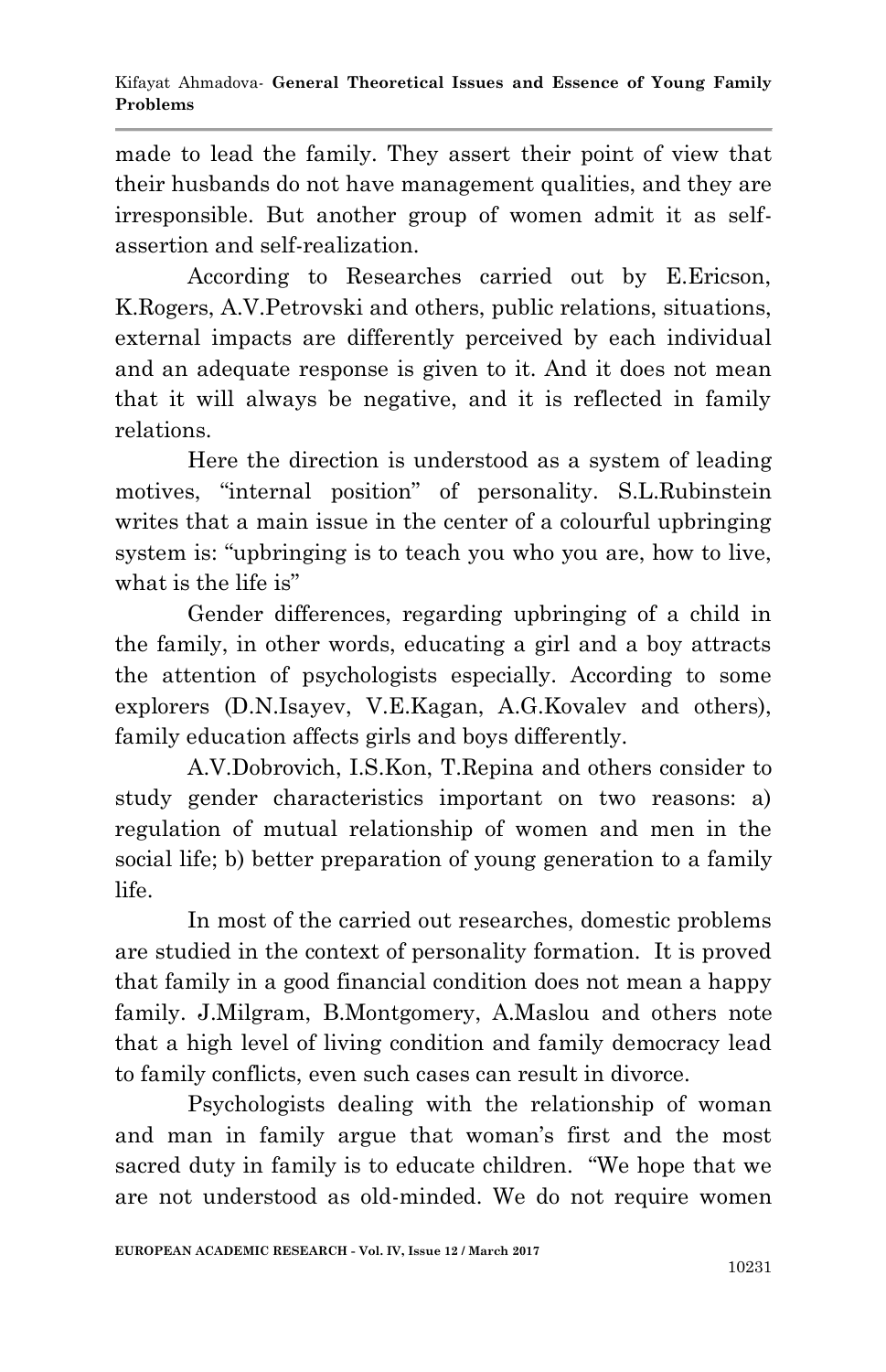only to stay at home and to engage in education of children, or we don't mean that women are not equal to men. We would like to say if a woman understand her role denoted by the nature, and if she executes her role of womanhood, she could be happier. On contrary, if she tries to prove that she is equal to a man, acting contrary to its biological existence, she can never be happy.

V.P.Zinchenko believes that family faces with a difficulty while solving the upbringing issues. Expecting all education responsibility from family does not yield the intended result. "They don't know how to do it. Their personal experience is not sufficient, and scientific literature is not enough".

While one of the sides tries to be a leader of family, the other wants equal right. In this case, the position of the latter is considered to protect her/his independence, freedom. In such families, the role of leadership changes gradually. When one of the sides exerts pressure, the other side also strengthens the opposite effect. And it takes a while, because both sides know their role and position, and the counterparty agrees with him/her.

Considering the abovementioned, the main problem arisen in young family, especially in the first years of family life, is related to the leadership. Here young wife's and husband's imaginations on family also play a significant role. Various imagination leads to different thought and behaviour. And different approach results in a conflict.

This case is not only related to managing the family, but also interpersonal relations. So it comes from the fact that reality is inversely proportional to their thoughts about relationship between man and woman. As a result, an innocent child suffers from this conflict.

While studying family conflicts, Y.E.Alyoshina and E.V.Lektorskaya pay attention to a working woman's activity field and the position in the family. They prove that engaging in family care creates enough tension for a woman. "Of course,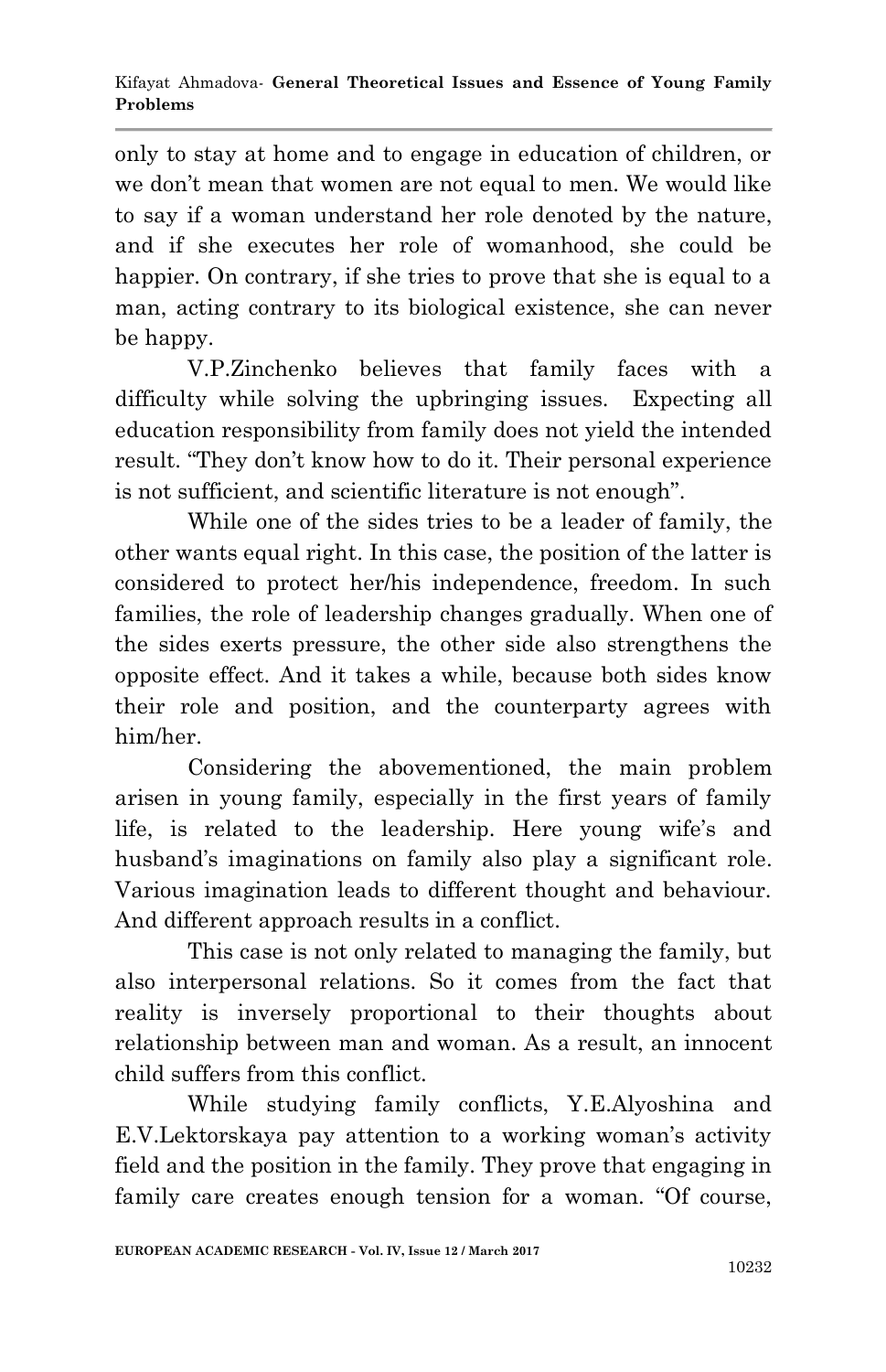different women have different approaches and response to this situation. Some of them complains about it, blames herself and others, and wishes that she would not to work, and prefers to stay at home and to engage in households and family cares. The others are engaged in both family and professional activities and enjoy those".

Women usually make objective reasons subjective, and they try to condemn and blame the opposite sites, their husbands. According to other American psychologists, Wally and Hoffman, the creative women who understand their labour activities cope with their work and also households easily and don't complain about it.

I.V.Dubrovina considers that the reason of negative aspects that is observed in the system of mutual relations in a family life is related to that the young are not ready to marry. According to I.V.Dubrovina, children learn not only how to live, what to do, how to behave, but also learn the reality, vital issues, and how to solve such problems at early ages. That is why, it is recommended to look for the "secret" of personality in childhood.

"Failing to establish mutual relations, psychological illiteracy of spouses, low level of feelings and spiritual poverty of feelings play important roles among the reasons of divorce. That is why, it is important to psychologically prepare young people for family life. Such preparations are to be carried out respectively at every stage of age and as a part of general education".

According to I.V.Dubrovina, being psychologically and morally ready for a family life is to be at the center of attention all the time. "Nowadays, the problems arising in the family are due to the lack of attention on moral education. There is one or two children in a family. That is why they are covered by an extreme attention and care of the parents. After they become grown up, they do not take into account the needs of others, and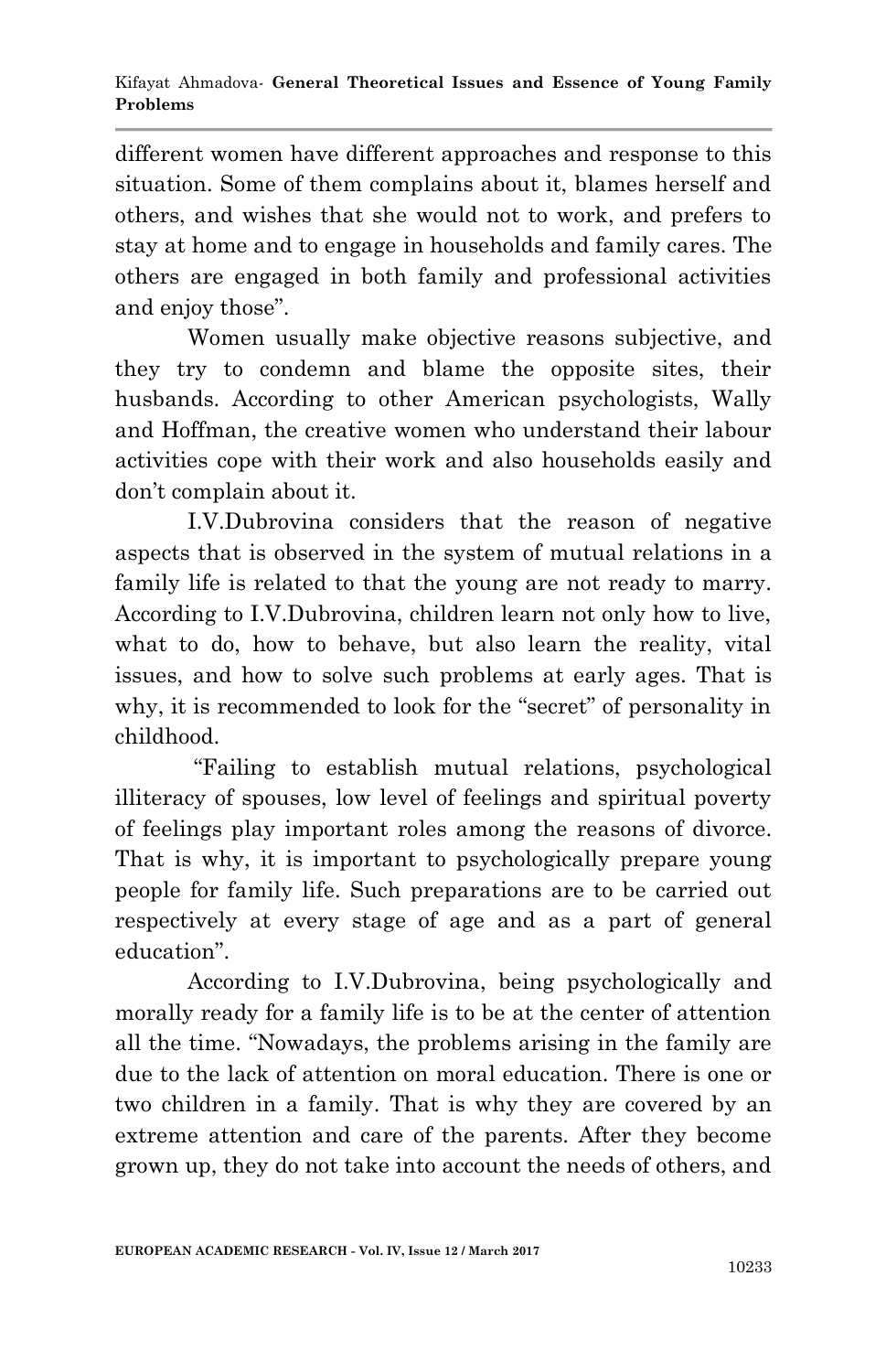they do not care about the elderly. As a rule, egoism is formed in them".

The recent studies show that the more parents take care of children, the less they are able to communicate to children. And this forms gradually carelessness, and other qualities such as being unable to understand the other's mood.

On the basis of the conducted researches I.V.Dubrovina comes to such a conclusion that it is imortant to pay attention to sex education from childhood in order to prepare children for a family life. Otherwise, girls and boys will face difficulties to perceive themselves as a woman and a man in their future lives.

Family environment which the young have grown is one of the significant factors in the preparation of a family life. According to T.I.Yuferova, the husband and wife in a young familyfirstly refer to the characteristics and behavior of their mom and dad.

"In addition, the school life has an important role in their future family life. The school, being as a public institution, has a crucial importance in the education of the younger generation. Here children experience a collective life, and learn to understand their peers, and to be good and fair. Moreover, boys and girls work together, so they perceive and understand each other's characteristics".

One of the conclusions of psychologists is that a family life plays an important role in term of understanding herself/himself and others. So the analysis of the psychological literature shows that the preparation of the young for a family life is a multidimensional and complex process covering all stages, starting from early ages. If the preparation of the young is not properly made, then the marriage could end in divorce.